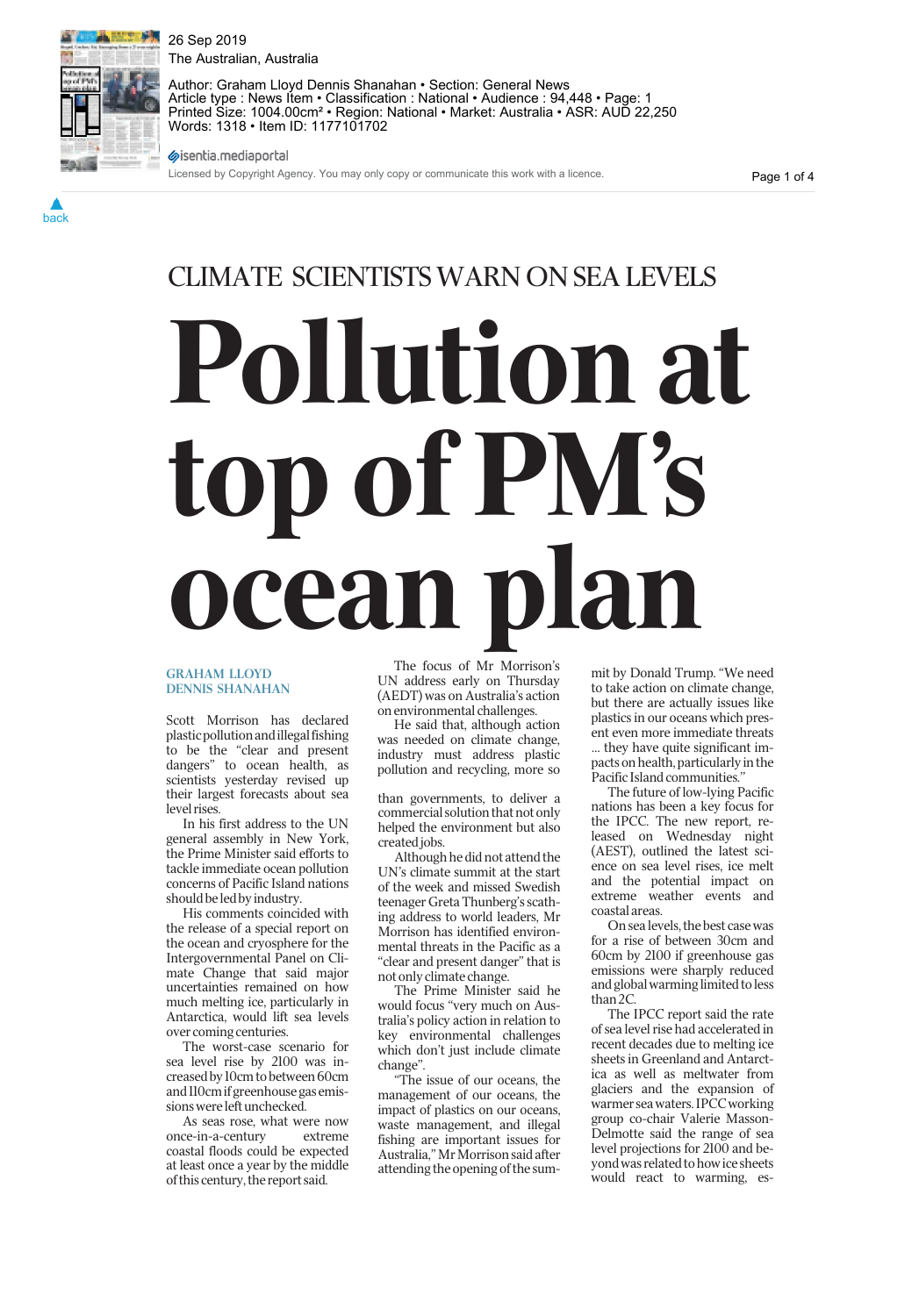

back

26 Sep 2019 The Australian, Australia

Author: Graham Lloyd Dennis Shanahan • Section: General News Article type : News Item • Classification : National • Audience : 94,448 • Page: 1 Printed Size: 1004.00cm² • Region: National • Market: Australia • ASR: AUD 22,250 Words: 1318 • Item ID: 1177101702

sisentia.mediaportal

Licensed by Copyright Agency. You may only copy or communicate this work with a licence.

Page 2 of 4

pecially in Antarctica, "with major uncertainties still remaining".

Debra Roberts, co-chair of the IPCC working group that prepared the report, said drastic action was needed to limit sea Continued on Page 4



Scott Morrison at the UN

## Pollution at top of Morrison ocean plan

level rises that would have an impact on millions of people worldwide. "We will only be able to keep global warming to well below 2C above pre-industrial levels if we effect unprecedented transitions in all aspects of society, including energy, land and ecosystems, urban and infrastructure as well as industry," she said.

Earlier IPCC reports have called for the early phase-out of fossil fuels and a change to diets away from meat. The new report said all people on Earth depended directly or indirectly on the ocean and cryosphere.

Most of the findings in the report are well known and include the impact of warmer temperatures on coral reefs and rising sea levels on coastal development.

The report said that, over the 21st century, the ocean would experience increased temperatures, greater upper ocean stratification and further acidification. Marine heatwaves and extreme El Nino and La Nina events were projected to become more frequent.

Continued from Page 1 Global-scale glacier mass loss, permafrost thaw, and decline in snow cover and Arctic sea ice extent were projected to continue in the near-term (2031—50).

> The Greenland and Antarctic ice sheets are projected to lose mass at an increasing rate throughout the century and beyond. Professor Steven Sherwood from the University of NSW said: "One new thing is that we can now say with some confidence that Arctic sea-ice decline is unprecedented in at least 1000 years, which is some of the clearest evidence yet that human impacts on climate already dominate over anything natural. Also, this report examines expected changes out to the year 2300, when sea level rise is projected to be 3-4 metres without mitigation efforts, but could be kept under 1m with strong mitigation efforts."

Co-lead author of the report, Nerilie Abram from ANU said that if greenhouse gas emissions were cut, Australia could gain more than an extra decade to prepare parts of Australia's coastal infrastructure against damaging events. "But even if we act now, some changes are already locked in and our ocean and frozen regions will continue to change for decades to centuries to come, so we need to also make plans to adapt," Professor Abram said.

She said there was a range of options, from building barriers to planned relocation, to protecting the coral reefs and mangroves that provide natural coastal defences.

Australian Conservation Foundation chief executive Kelly O'Shanassy said 21 million Australians lived within 50km of the

coast. "This is a stark warning from the world's best scientific minds that climate change is harming our oceans, meaning more coral bleaching, more storms that lead to flooding and more bushfirefuelling El Nino's if our pollution keeps rising," Mr O'Shanassy said.

The World Wide Fund for Nature-Australia said the report increased pressure to increase the number of protected areas in Antarctica. "The UN report warns that iconic polar species are at risk of decline and possibly extinction, with whales, penguins and Antarc-